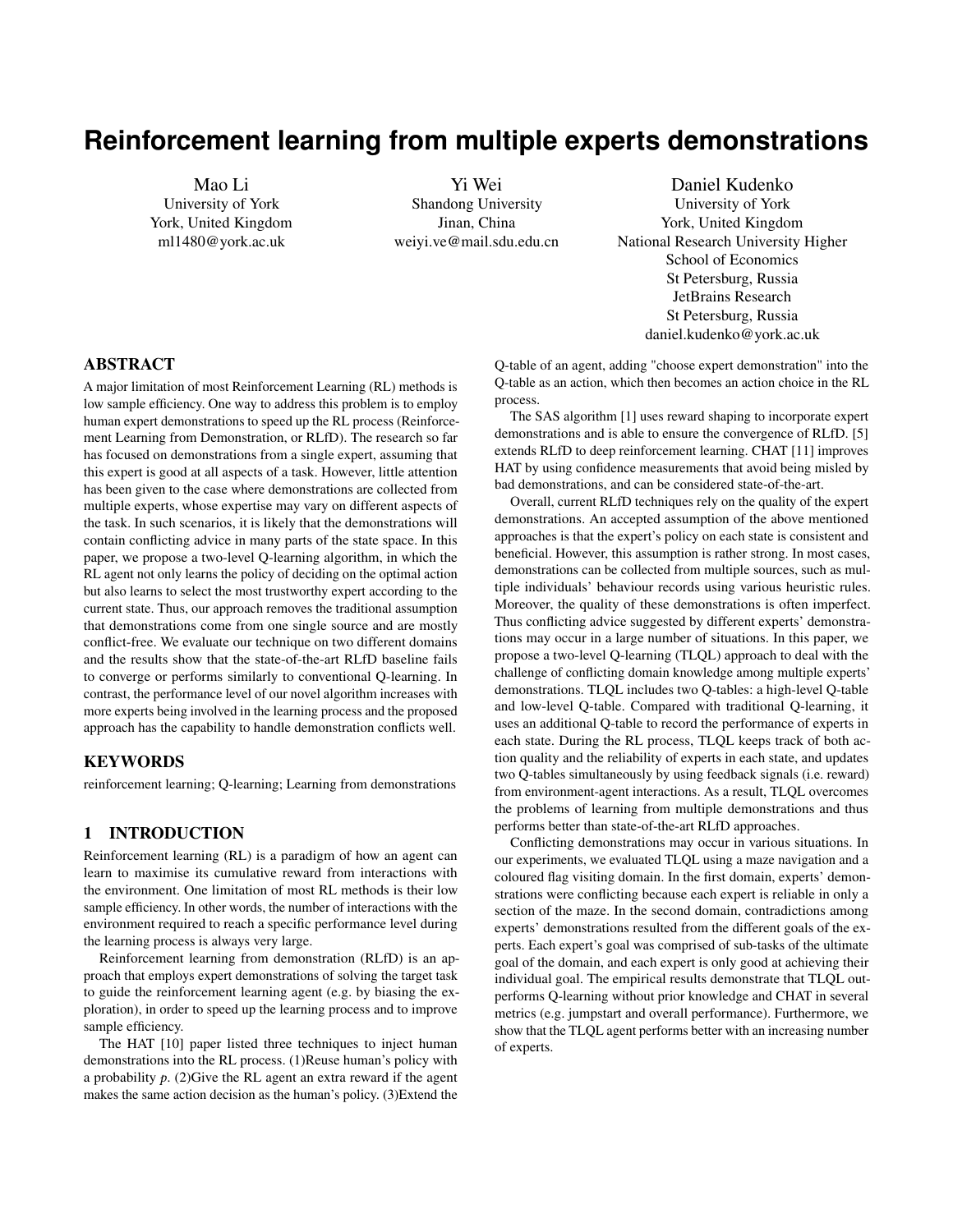## 2 PRELIMINARIES

#### 2.1 Reinforcement learning

Reinforcement learning (RL) is a paradigm to compute an optimal decision sequence to maximise the cumulative reward in Markov decision processes (MDPs)[\[9\]](#page-5-4). An MDP is composed of five parts, noted as  $hS$ ;  $A$ ;  $T$ ;  $R$ ;  $\gamma$  i: S is the set of states, each state representing a snapshot of the environment at a given time; A is the set of all actions that an agent can execute; T is the transition function indicating the probability of state s changing to state s' via action a. R is the reward function which denotes the reward (a positive number) or punishment (a negative number) signal for each agent-environment interaction;  $\gamma$  is the discount factor balancing short-term and long-term gains.

An RL agent observes a state from the environment and makes a decision based on the state. It will then receive a numerical reward signal, and the current state of the environment will be transitioned to another state. This process, named agent-environment interaction, generates a sample  $\frac{h_t}{a_t}$ ;  $\frac{a_t}{r_t}$ ;  $s_{t+1}$  at time step t. The RL agent uses<br>O-learning to undate the O-value  $O^{\parallel}_{\text{sat}}$ ;  $a_t$ <sup>0</sup>, which is an estimate of Q-learning to update the Q-value  $Q^1s_t$ ;  $a_t^0$ , which is an estimate of the expected discounted cumulative reward when executing action the expected discounted cumulative reward when executing action  $a_t$  in state  $s_t$  and then following the optimal policy.<br>In this paper, we focus on O-learning[12], a mod

In this paper, we focus on Q-learning[\[12\]](#page-5-5), a model-free RL technique. Q–learning updates the Q-function based on the TD error between the estimated Q-value and the current experience sample and the estimated predicted Q-value of next state. For each sample, the algorithm updates Q-value as follows:

$$
Q^1s
$$
;  $a^0$   $Q^1s$ ;  $a^0 + \alpha^1R + \gamma \max_{a^0} Q^1s^0$ ;  $a^{00}$   $Q^1s$ ;  $a^{00}$ 

# 2.2 Reinforcement Learning from Demonstration

In the RL process, the reward signal is often sparse and the feedback based on an episode is frequently delayed. In addition, the "curse of dimensionality" is an issue of large state spaces. As a result, the sample complexity of Q-learning is fairly high. Therefore, improving the sample efficiency, i.e. decreasing the number of experience samples necessary to learn the optimal policy, is essential. RL from Demonstration (RLfD) is an approach that aims at improving Q-learning's efficiency by incorporating expert demonstrations. In RLfD the RL agent utilises the reward signal from the environment as a ground truth and applies demonstration trajectories as heuristic suggestions to bias the exploration of the state space.

Early research of RLfD includes [\[8\]](#page-5-6) using demonstrations to initialise Q-values to speed up the Q-learning process. [\[10\]](#page-5-0) proposed human-agent transfer (HAT) to transmit human knowledge to an RL agent. HAT extracts demonstration's information via a classifier model such as a decision tree. The demonstration information is then integrated into the RL process. [\[10\]](#page-5-0) lists three methods to inject human knowledge into RL process: value bonusextra action and probabilistic policy reuse. The Value Bonus approach gives the RL agent an extra reward when the agent makes the same action decision as the classifier. However, changing the reward directly may cause Qlearning to lose its convergence guarantees [\[7\]](#page-5-7). Brys et al. proposed the algorithm of Similarity Based Shaping (SBS) [\[1\]](#page-5-1) to deal with this problem by employing potential-based reward shaping [\[13\]](#page-5-8)[\[2\]](#page-5-9)

into the value bonus approach. The SBS algorithm adopts the stateaction Gaussian distance as a potential function to shape the reward function, which maintains the theoretical convergence guarantees.

In real world applications, demonstrations are usually from different experts and may conflict with each other, for example as a result of low-quality demonstrations. If we directly use SBS and ignore the emerging conflicts, SBS is not able to learn in scenarios, where the demonstrations contradict each other in a large proportion of states, as will be demonstrated later in the experiments section.

Our novel method can deal with conflicts in the demonstrations by learning a trust value of experts in each state. We employ a separate Q-table to maintain the value of <sup>h</sup>state; expertsi. The RL agent itself is also represented in the expert Q-table. Therefore, when the RL agent learns enough about the environment and surpasses the performance of other experts, it would stop using the information coming from demonstrations, and converge to the optimal policy in the same way as basic Q-learning.

## 2.3 Other Related Work

Hierarchical reinforcement learning (HRL) is another approach to deal with low sample efficiency of RL. HRL approaches such as HTD [\[6\]](#page-5-10) and MAXQ [\[3\]](#page-5-11) employ action abstractions and require the programmer to divide the task into sub-tasks. Consequently, the agent could learn polices on different levels of abstractions. A major difference between our proposed algorithm and hierarchical RL is that our approach focuses on learning trust values for different knowledge sources in different states and does not require to manually define abstractions.

Probabilistic policy reuse (PPR) [\[4\]](#page-5-12) deals with low sample efficiency of RL by reusing sub-optimal policies to bias the exploration. PPR does this by reusing the action from the policy with the maximum performance. PRQ [\[4\]](#page-5-12) applies the softmax exploration strategy to select the respective policy. Unlike our proposed approach, policy reuse assumes that the performance of each policy is known. Later research on policy reuse focuses on transferring policies from similar domains to speed up learning in the target domain.

# 3 LEARNING FROM MULTIPLE DEMONSTRATIONS

This section first introduces the phenomenon of conflicts between demonstrations from different sources. Following that, our two-level Q-learning algorithm (TLQL) is proposed to address this challenge.

## 3.1 Multiple domain knowledge sources

In many applications, such as training an agent to play chess from human demonstrations, the knowledge comes from different individuals with different demonstration trajectories, heuristic rules, etc. Each demonstration may therefore produce different actions and conflict with other demonstrations in some states.

Nevertheless in early stages of learning, it is beneficial for the RL agent to follow suggestions from experts rather than randomly explore without extra information. The problem is to determine which suggested action from different experts can be trusted in the case of conflicting advice. One feasible idea is to investigate each hstate; experti pair by trial and error. The proposed novel method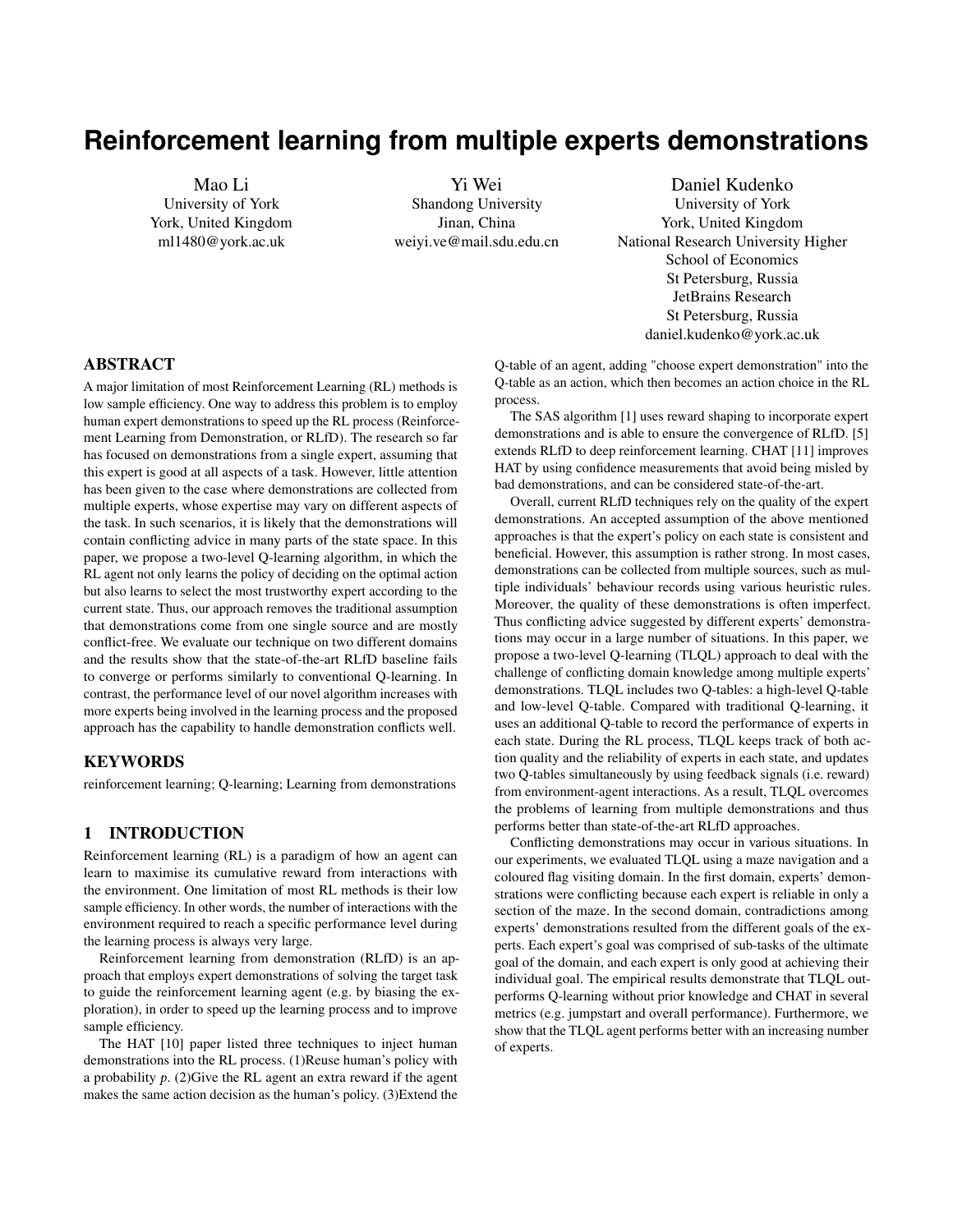<span id="page-2-0"></span>

Figure 1: The structure of 2-level Q-learning

applies Q-learning to expert selection and learns a policy of assigning credit to experts. Combining both Q-learning of experts and Q-learning of actions simultaneously, the agent has the capability to effectively deal with conflicts and improve the sample efficiency of Q-learning even where demonstrations come from multiple conflicting sources.

# 3.2 Two-level structure of reinforcement learning

Figure [1](#page-2-0) shows the structure of the proposed novel algorithm: twolevel Q-learning (TLQL). This algorithm employs a low-level Qtable and a high-level Q-table. The high-level Q-table is used to store the value of <sup>h</sup>state; experti, representing the trust the RL agent has in the given expert, in the given state. The low-level Q-table is the same as in regular Q-learning, recording the Q-value of state-action pairs.

In the process of agent-environment interaction, the agent firstly observes the state of the environment and then selects an expert by an  $\epsilon$ -greedy policy according to the high-level Q-table (the RL agent itself is also represented as an expert in this Q-table). Afterwards, it executes the action that the selected expert suggests, and finally receives the reward and next state feedback from the environment. The sample of the new algorithm is  $\ln s$ ;  $e; a; r; s^0$ , where e is the selected expert and s, a, r, and s<sup>0</sup> are same as in reqular O-learning. selected expert and s,  $a$ ,  $r$ , and  $s^0$ , are same as in regular Q-learning,<br>denoting current state, action, reward and the next state, respectively denoting current state, action, reward and the next state, respectively.

#### 3.3 Synchronised Q-table updating

The TLQL algorithm updates information by exploring both experts and actions with an experience sample hs;  $e_i$ ,  $a_i$ ,  $r$ ,  $s^0$ . Firstly, the algorithm updates the low-level Q-value by hs;  $a; r; s^0$  in the same way as regular Q-learning does.

In order to share information between the high-level Q-table and the low-level Q-table, as well as make full use of the information of every sample, it is also necessary to update the low-level Q-table in addition to the high-level Q-table with the sample hs;  $e = E$ ;  $a; r; s^0$ . After updating the low-level Q-table, the value of the RL agent highQ<sup>1</sup>s; RL<sup>o</sup> and highQ<sup>1</sup>s; e<sub>i</sub><sup>o</sup> : e<sub>i</sub><sup>1</sup>s<sup>o</sup> = a is set as the Q-value of its policy max  $lowQ^1s$ ;  $a^0$ . Thus the high-Q value of the RL synchronises with  $\max_{a} lowQ^1s$ ;  $a^0$ .

## 3.4 Pulling it all together

Algorithm 1 shows the pseudo code of TLQL, indicating how all components of figure 1 work on an algorithmic scale.

## 4 EXPERIMENTS

In this section, we present results of TLQL proposed in two domains: maze navigation and coloured flags visiting. To demonstrate that TLQL can significantly improve reinforcement learning by utilising demonstrations from multiple conflicting sources, we define several domain experts with different expertise in each domain.

In the domain of maze navigation, the maze is divided into three non-overlapping regions. Each expert is good at moving in a specific region and has no prior knowledge of other regions (note that this fact is not known to the experts and to the TLQL algorithm). In the domain of coloured flags visiting, the learning task and demonstration is more complicated. A training agent learns to finish a composite task in a grid world. Each expert is skilled in one sub-task and all sub-tasks have the same state space. Because each expert only concerns on its individual target, experts may make different decisions in a state. Thus many conflicted but local-optimal demonstrations will be recorded.

Unlike hierarchical RL, the partition of the domain is used to simulate the experts' different skills, the agent does not know the partition information in advance. The agent learns the strengths of each expert in high-level Q-learning.

In our experiments, we compared TLQL with two baselines: traditional reinforcement learning (RL) and confidence-based humanagent transfer (CHAT)[\[11\]](#page-5-3). The former one uses Q-learning approach without any prior knowledge. CHAT is the state-of-the-art approach of improving reinforcement learning from demonstration. As CHAT does not consider conflicting demonstrations caused by multiple domain knowledge sources, we adopt weighted random policy to make choices for CHAT when a contradiction occurs.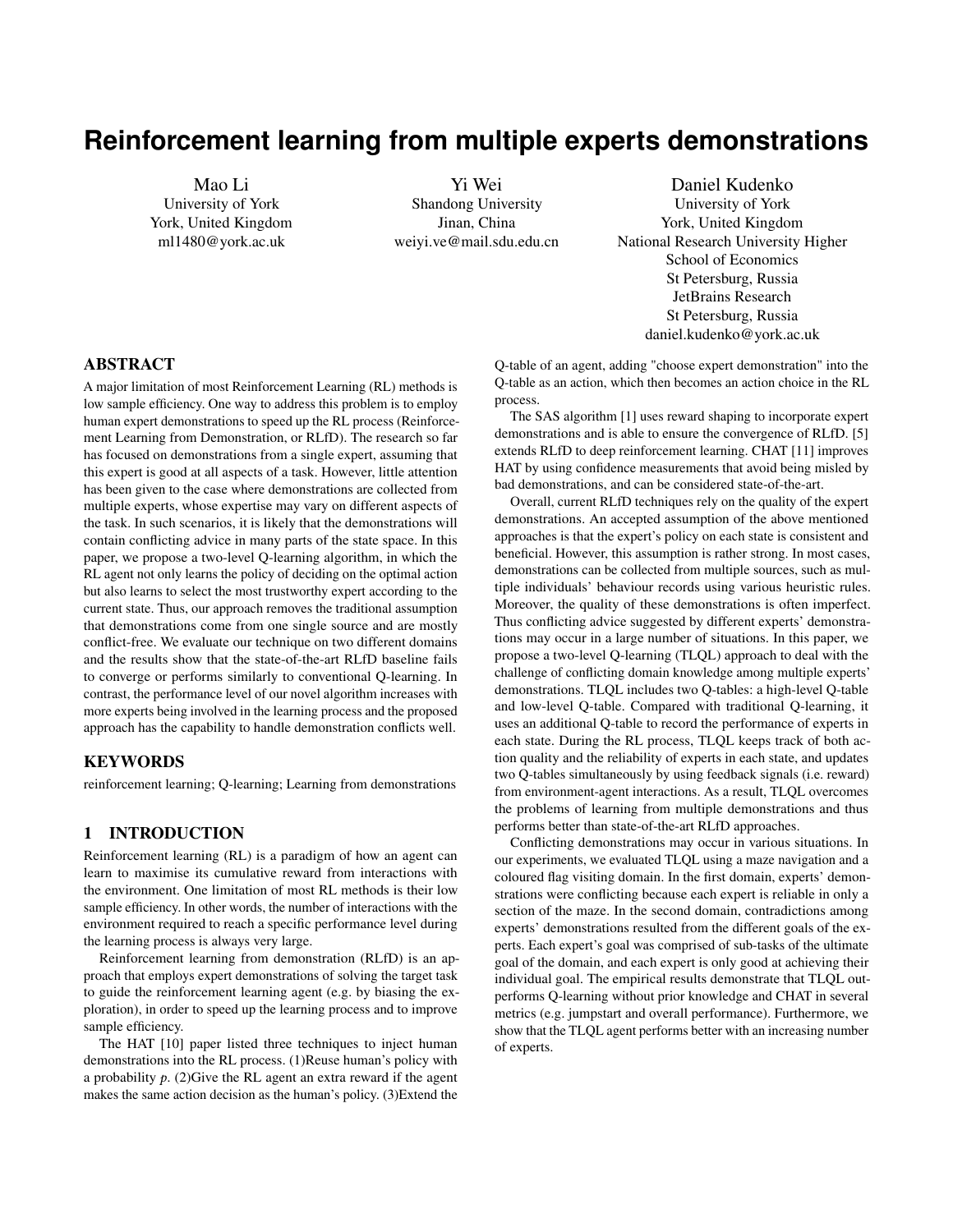<span id="page-3-0"></span>

Figure 2: Maze with three areas. The initial state is marked 'S' in area 1 and the goal state is marked as 'G'in area 3. The goal of agent is to move from 'S' to 'G' as quickly as possible. Black grids are walls that the agent cannot go through.

Specifically, when multiple experts made different decisions in a state, each action is given a weight based on how many experts suggest this action. Then an action is chosen randomly based on these weight values: actions with higher weights will be chosen with higher probability.

All reported results in our experiments are averaged over 100 trials. All result figures display a 99% confidence interval to show statistical significance.

## 4.1 Maze navigation

The first experiment is with a maze environment as shown in Figure [2.](#page-3-0) The maze consists of 30\*10 states. In each state, the agent has four available actions: up, down, left and right. It can move to one of the four directions as long as there is no obstacle in that particular direction. Furthermore, there is a probability of 0.1 that the agent fails to move toward its desired direction. The agent's goal is to reach the upper right corner of the maze as soon as possible starting from the bottom left corner. The immediate reward for the agent is 0, unless the agent arrives at the goal state, where it is  $+1$ . Each episode starts from the initial state S and ends with the goal state G. The parameter settings of Q-learning are the same for all approaches: learning rate  $\alpha$ =0.01, discount factor  $\gamma$ =0.99,  $\epsilon$ -greedy is adopted as the exploration strategy, where  $\epsilon$ =0.1.

The demonstrations are collected from multiple experts. In this experiment, there are three experts E1, E2 and E3, each claiming that they have enough experience to complete the maze. As figure 2 shows, the maze has been divided into 3 areas. Each expert is only a master in one are of the maze. However, the RL agent does not know this in advance. We assume that E1, E2 and E3 know the optimal policies of area 1, area 2 and area 3 respectively. They can give optimal actions as the demonstration with a probability of 0.9 in their corresponding areas. Furthermore, because each expert knows nothing about the maze except their area of expertise, they move randomly in the other two areas. From the perspective of the learning agent, the experts' ability is unknown. Besides, the learning agent does not know the confidence of experts' demonstrations. When conflicting actions are suggested by different experts, the learning agent is unable to know whose demonstration is right, and learn it during the RL process.

For demonstration data collection, we generated 20 full demonstrations from each expert via behaviour simulations, and removed

<span id="page-3-1"></span>

Figure 3: Performance comparison of TLQL and two baselines in the domain of maze navigation. The graph shows the average cumulative reward for an episode and the number of training episodes.

<span id="page-3-2"></span>

Figure 4: Comparison of TLQL with different number of experts (i.e. TLQL with expert 1, TLQL with expert 1 and expert 2, and TLQL with three experts) and RL in the domain of maze navigation

any duplicates. When applying TLQL to the maze navigation game with conflicting demonstrations, the high-level Q-learning is used to teach the agent which expert's demonstration is more reliable in each state. The low-level Q-learning teaches the agent to move in the optimal direction through its interactions with the maze.

Figure [3](#page-3-1) illustrates the learning curves of TLQL and two other baselines: RL without prior knowledge and CHAT. TLQL and CHAT use demonstrations from three experts. Figure 3 shows the changes of cumulative reward. The figures clearly show that TLQL significantly outperforms RL and CHAT from several perspectives. Jumpstart is used to measure the average initial performance of the learning agent. A higher jumpstart performance means that the learning agent can benefit more from its prior knowledge in early stages of the learning. As TLQL can make good use of conflicting demonstrations to train the agent, its jumpstart performance is significantly better than the baselines. The overall performance is another metric which is measured by the area under the cumulative reward curve. Figure [3](#page-3-1) indicates that no matter how many demonstrators are involved in the model, TLQL always performs better than RL and CHAT. In addition, as the agent trained by TLQL can achieve a relatively good performance very quickly, its asymptotic performance is superior to RL and CHAT.